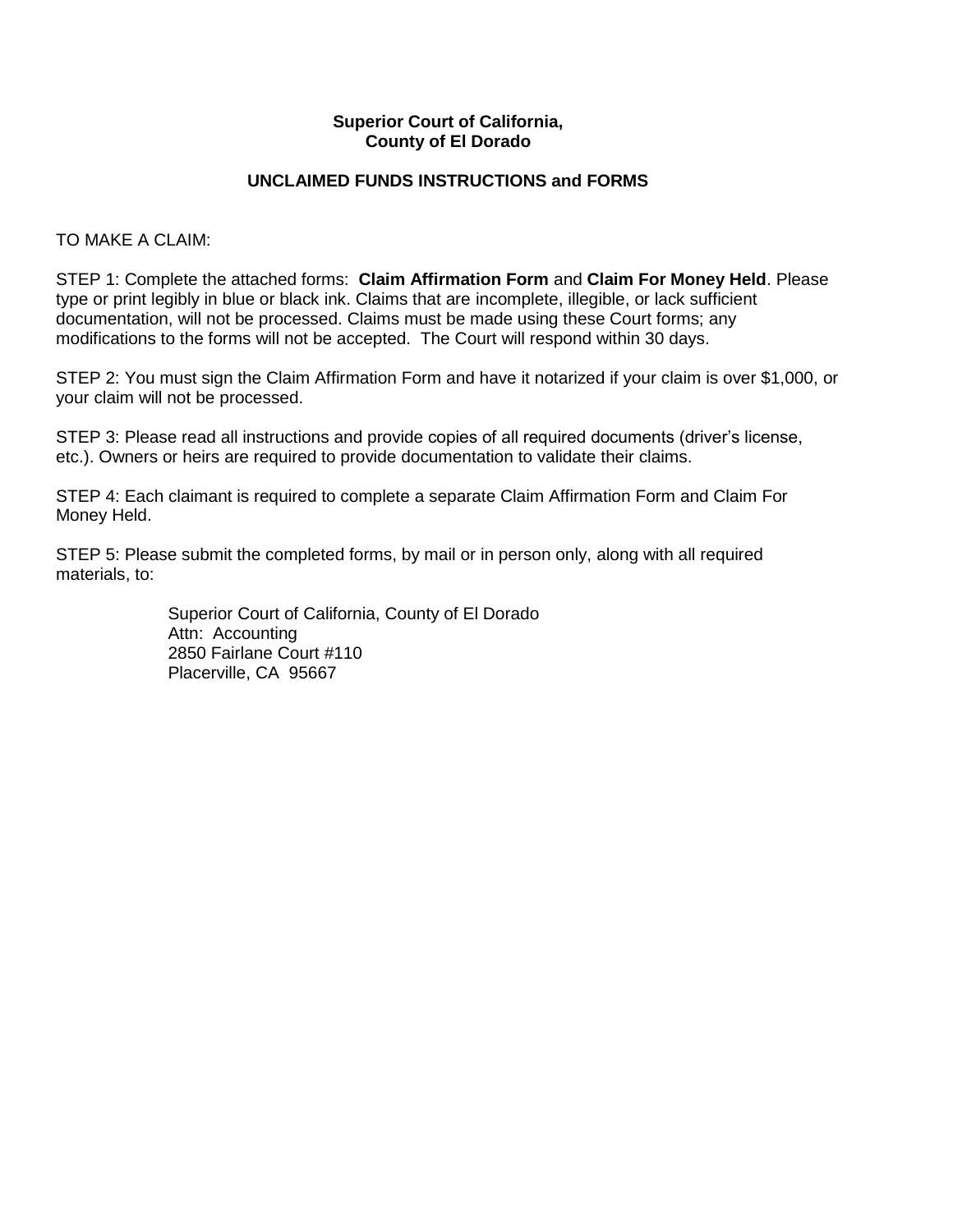# **CHECKLIST FOR FILING A CLAIM**

#### **ORIGINAL OWNER FILING CLAIM**

The following is a checklist of the documentation required when sending in your claim:

- $\Box$  Completed and signed Claim Affirmation Form for each claimant;
- $\Box$  Notarize your Claim Affirmation Form, if your claim is over \$1000;
- $\Box$  Completed and signed Claim for Money Held Form for each claimant;
- □ Copy of current photo identification for each claimant;
- $\Box$  Proof of Social Security Number for each claimant;
- $\Box$  Proof associating you with the last known address;
- $\Box$  Proof associating you to the Court and the reported case; and
- $\Box$  Copy of original instrument used, such as a receipt, check, judgment, etc.

## **DECEASED OWNER – HEIR(S) FILING CLAIM**

The following is a checklist of the documentation required when sending in your claim:

- $\Box$  Completed and signed Claim Affirmation Form for each heir;
- □ Notarize your Claim Affirmation Form, if your claim is over \$1000;
- $\Box$  Completed and signed Claim for Money Held Form for each heir;
- $\Box$  Death certificate of the deceased owner(s) of the funds:
- $\Box$  Copy of current photo identification for each heir;
- $\Box$  Proof of Social Security Number for each heir;
- $\Box$  Proof associating the deceased owner to the Court and the funds being claimed;
- $\Box$  Copy of original instrument used, such as a receipt, check, judgment, etc.;
- $\Box$  Proof associating the deceased owner with the last known address; and

 $\Box$  Provide proof that deceased owner's property passes to each heir, and in what proportion, by one of the following means:

a) If probate of estate is open, the estate tax identification number and a copy of Currently Certified Letters Testamentary, dated within 6 months, appointing the executor or administrator of decedent's estate.

#### **OR**

b) If probate of the estate is closed, provide the estate tax identification number and a complete copy of the Court Ordered Distribution of the decedent's estate.

#### **OR**

c) Provide a complete copy of the Trust Agreement and a copy of a document with the trust tax identification number, such as a tax return or a bank statement.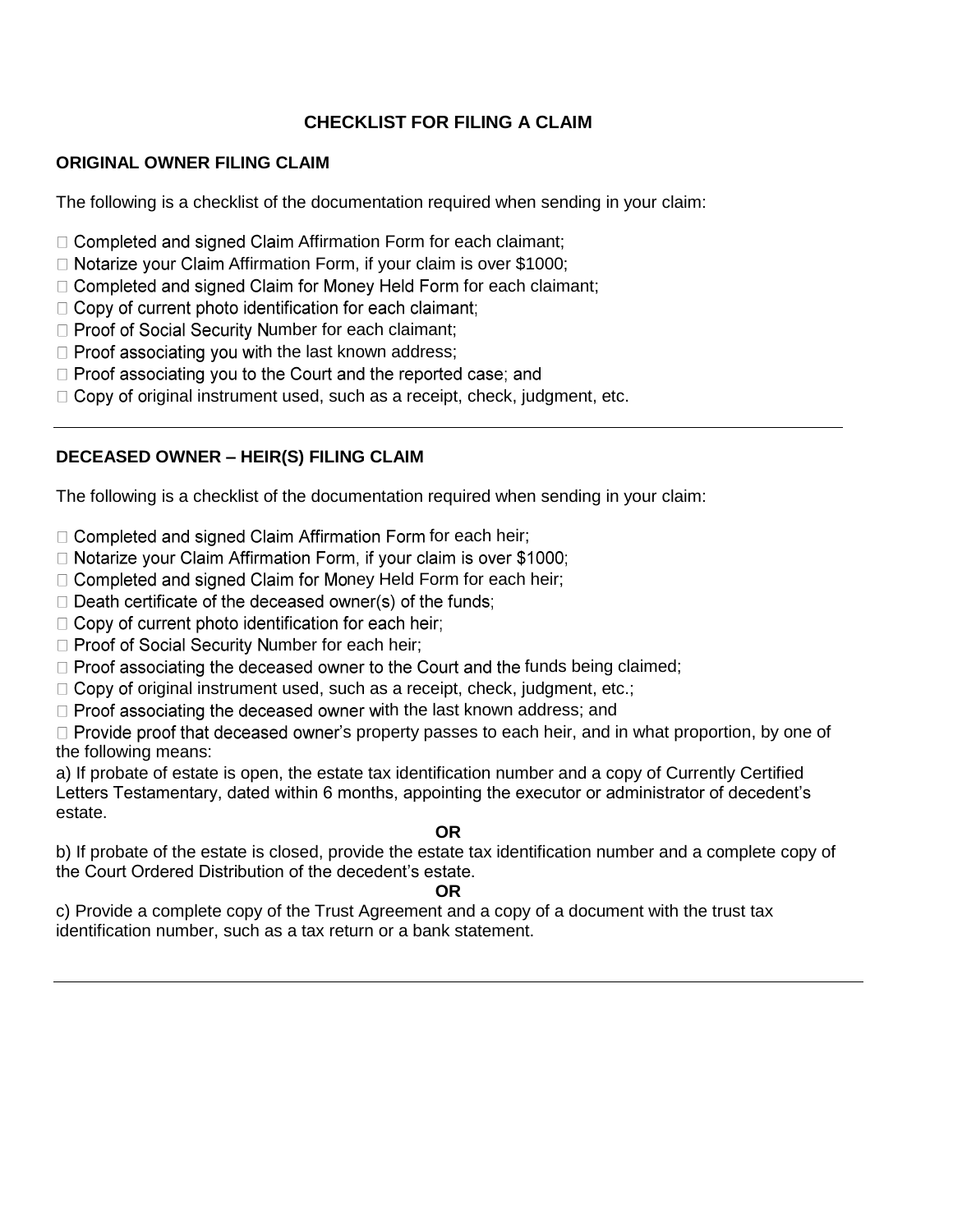## **BUSINESS CLAIM**

The following is a checklist of the documentation required when sending in your claim:

 $\Box$  Completed and signed Claim Affirmation Form;

 $\Box$  Notarize your Claim Affirmation Form, if your claim is over \$1000;

□ Completed and signed Claim for Money Held Form;

□ Proof associating the business with the Court and the reported case;

 $\Box$  Copy of original instrument used, such as a receipt, check, judgment, etc.;

 $\Box$  Letter of Authorization with the names of officers or officials with authority to sign and claim on behalf of the business;

 $\Box$  Copy of current photo identification for the authorized officer or official;

□ Business card of the authorized officer or official;

□ Proof of the business's federal tax identification number;

 $\Box$  Proof of the business's association with the last known address;

 $\Box$  If your company merged with another company, a copy of the merger agreement;

 $\Box$  If your company was dissolved, a copy of the articles of dissolution;

 $\Box$  If your company was suspended, a Tax Clearance letter or a Letter of Good Standing from the Franchise Tax Board and/or the Secretary of State's Office.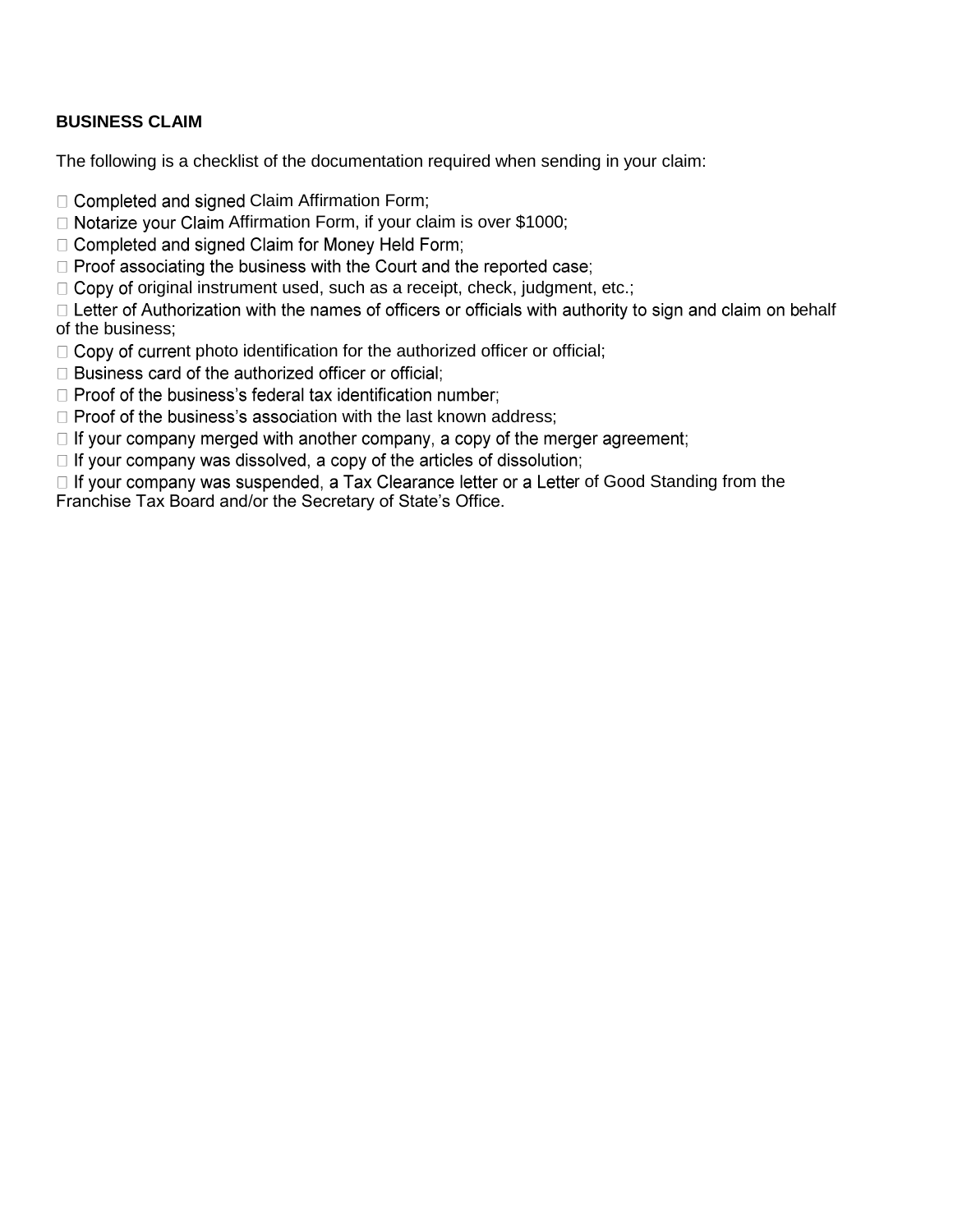

# **CLAIM AFFIRMATION FORM**

The undersigned claimant certifies, under penalty of perjury, that claimant has read the claim and knows the contents thereof, and that claimant is the owner of said claim and the person entitled to receive the money set forth in said claim.

The claimant agrees to indemnify and hold harmless the state, the courts and their agents, officers, and employees from any loss resulting from the payment of said claims.

#### *CURRENT INFORMATION AND SIGNATURE MUST BE PROVIDED FOR EACH CLAIMANT OR YOUR CLAIM WILL NOT BE PROCESSED*

| <b>LAST NAME OR BUSINESS</b>   | <b>FIRST NAME</b> | <b>MIDDLE INITIAL</b>                                   | <b>SSN OR FEDERAL</b><br><b>TAX ID</b> | <b>COURT CASE</b><br><b>NUMBER</b> |                |
|--------------------------------|-------------------|---------------------------------------------------------|----------------------------------------|------------------------------------|----------------|
| <b>CURRENT MAILING ADDRESS</b> |                   | <b>CITY</b>                                             | <b>STATE/PROVINCE</b>                  | <b>ZIP</b>                         | <b>COUNTRY</b> |
|                                |                   |                                                         |                                        |                                    |                |
| <b>DAYTIME PHONE</b>           |                   | <b>CLAIMANT OR AUTHORIZED AGENT</b><br><b>SIGNATURE</b> |                                        | <b>EMAIL ADDRESS</b>               |                |
|                                |                   |                                                         |                                        |                                    |                |

## **YOUR SIGNATURE MUST BE NOTARIZED IF THE CLAIM AMOUNT IS \$1,000 OR GREATER**

*For claims filed for a business, the authorized officer or official's signature is required. For claims filed for an estate or trust, the signature of the executor, administrator or attorney is required.* 

State of California County of \_\_\_\_\_\_\_\_\_\_\_\_\_\_\_\_\_\_\_\_

| Subscribed and sworn to (or affirmed) before me on this __ | day of |                                                                |
|------------------------------------------------------------|--------|----------------------------------------------------------------|
| b٧                                                         |        | , proved to me on the basis of satisfactory evidence to be the |
| person(s) who appeared before me.                          |        |                                                                |

Signature \_\_\_\_\_\_\_\_\_\_\_\_\_\_\_\_\_\_\_\_\_\_\_\_\_\_\_\_\_\_\_\_\_\_\_\_\_ (Seal)

## **PRIVACY NOTIFICATION**

Your Social Security number and other documents are requested for identification and processing of your claim.